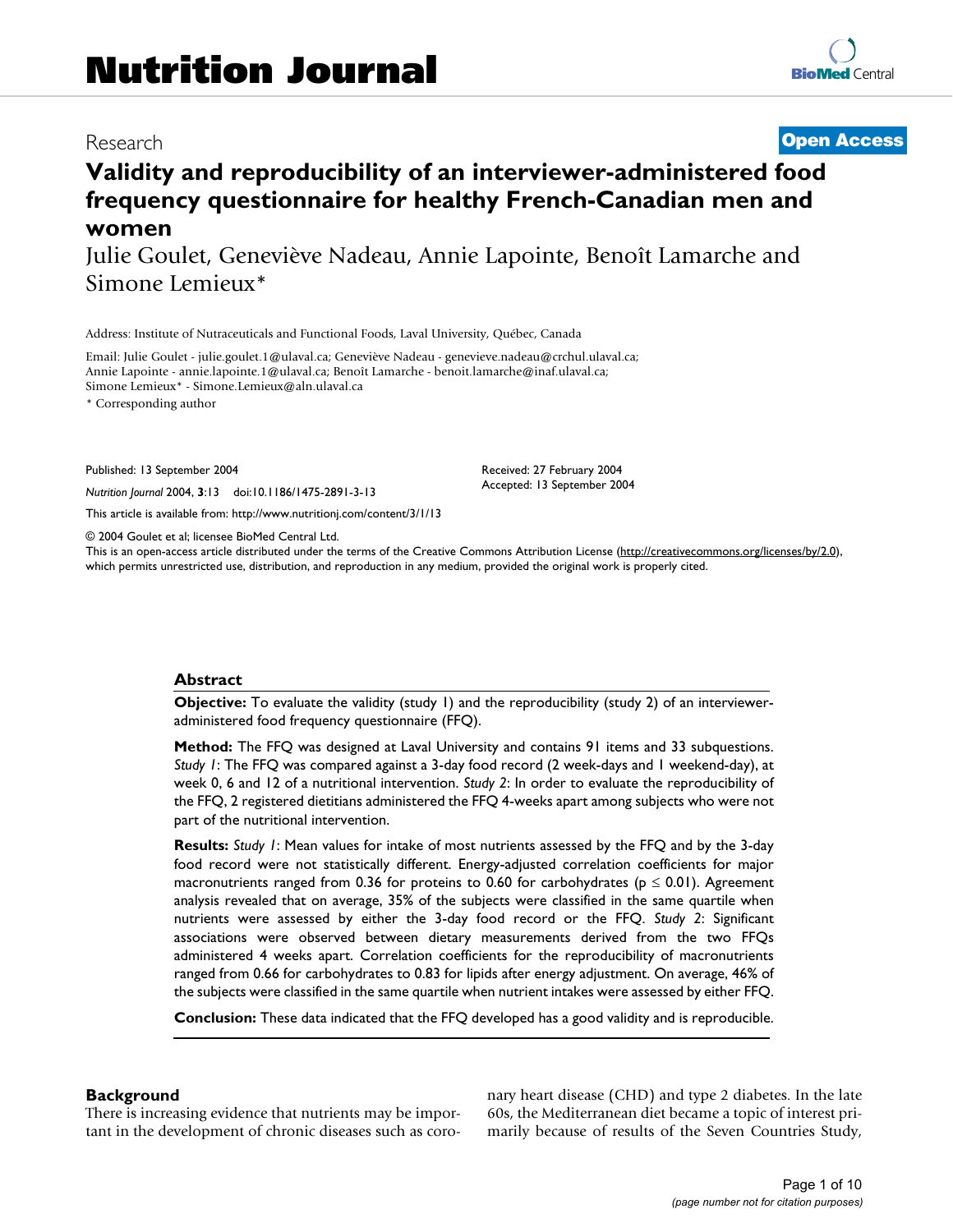which demonstrated that the 15-y mortality rate from CHD in Southern Europe, was two to threefold lower than in Northern Europe or United States [1]. More recently, results from The Lyon Diet Heart Study showed that a Mediterranean alpha-linolenic acid-rich diet prevented the recurrence of cardiovascular events more than did the usual prudent Western diet in men [2-4]. Reliable instruments for diet measurements are necessary to identify which components of the Mediterranean diet are the best candidates to explain, in part, such a protective effect.

Accurate assessment of dietary intakes, when based on self-report in free-living populations poses significant scientific challenges. All standard dietary assessment methods including food records, dietary recalls and list-type methods such as food frequency questionnaires (FFQ), are subjected to considerable error and bias, and none of these can be considered as a 'gold standard' measure [5]. FFQ has become a common way to estimate usual food intake because it usually requires less than thirty minutes to complete [6]. It also imposes less burden on subjects than most of the other dietary assessment methods. However, disadvantages of the FFQ have been identified. In fact, it may be difficult cognitive task for respondent to recall frequencies of intakes over a given period of time. Also, the precision in quantifying intakes is not possible with a FFQ. Dietary habits vary not only from country to country but also from region to region. Specific FFQs must be validated to assess nutritional habits conducted in geographically and/or culturally distinct regions [6]. It is also important in nutritional intervention to consider the sensitivity of the method over the duration of a study, especially in study that is testing the effects of dietary changes [7].

In Québec, no validated FFQ was adapted for the needs of our nutritional intervention design. In fact, in the context of our nutritional intervention we wanted to use a FFQ to evaluate a Mediterranean food pattern in a North-American context that would contain foods available in Québec and also foods characteristic of the Mediterranean diet. In order to improve the precision in quantifying reported intakes we decided to use and interviewer-administered FFQ to facilitate the determination of portion size using food models. Thus, we decided to design an intervieweradministered FFQ to assess the dietary changes among a French-Canadian population in a nutritional intervention promoting the Mediterranean food pattern. The first purpose of the present study was therefore to test the validity of this interviewer-administered FFQ. In order to reach this objective, nutrient intakes derived from the FFQ were compared to intakes obtained by the 3-day food record. Comparisons were performed for baseline as well as for post-intervention values. This allowed us to determine whether our FFQ would permit to identify similar changes

in nutrient intake in response to the intervention as the ones measured by the 3-day food record. As a second objective, we also wanted to estimate the short-term reproducibility of this FFQ in a control group who did not receive the nutritional intervention.

#### **Subjects and methods** *Subjects*

This paper reports results of two studies: 1) a study on validity of the FFQ tested against a 3-day food record during a nutritional intervention program promoting the Mediterranean food pattern and 2) a study on reproducibility of the FFQ in a control population.

For the validation study, women from the Québec City metropolitan area were recruited through the Laval University newspaper during the summer of 2001. Women included in the study were aged between 30 to 65 years [8]. To be eligible, women had to be free from metabolic disorders requiring treatment, to have stable body weight for at least 3 months prior to the start of the study and to be in charge of food purchases and meal preparation most of the time. One hundred and twenty six women were invited to a screening visit for an evaluation of their food habits. Among this initial group of women, 94 were found to be eligible according to the above criteria and 77 women agreed to take part to the study. Three women left the study during the 12-week intervention for personal reasons. One participant did not complete the FFQ at week 12 and 2 other participants did not complete all three food records. Therefore, 71 women were included for the FFQ validation analysis.

For the reproducibility study, 20 men and 19 women from the Québec City metropolitan area were also recruited through the Laval University newspaper during the summer of 2002. Men and women included in the study were aged between 25 to 70 years. Three men and 4 women did not complete the second FFQ for personal reasons. Therefore, 17 men and 15 women were included for the reproducibility analyses. The study was approved by the Ethics Committees of Laval University.

# *Food frequency questionnaire*

The interviewer-administered FFQ developed inquired on the food habits during the last month and is based on typical food items, which are available in Québec. It contains 91 items among which 27 had between 1 and 3 subquestions. The FFQ was structured to reflect Quebecers' food habits and food items were listed in food groups (vegetables; fruits; legumes, nuts and seeds; cereals and grain products; milk and dairy products; meat/processed meat; poultry; fish; eggs; sweets; oils and fats; fast foods and drinks). Because of the nature of our nutritional intervention, our FFQ was designed to make sure to document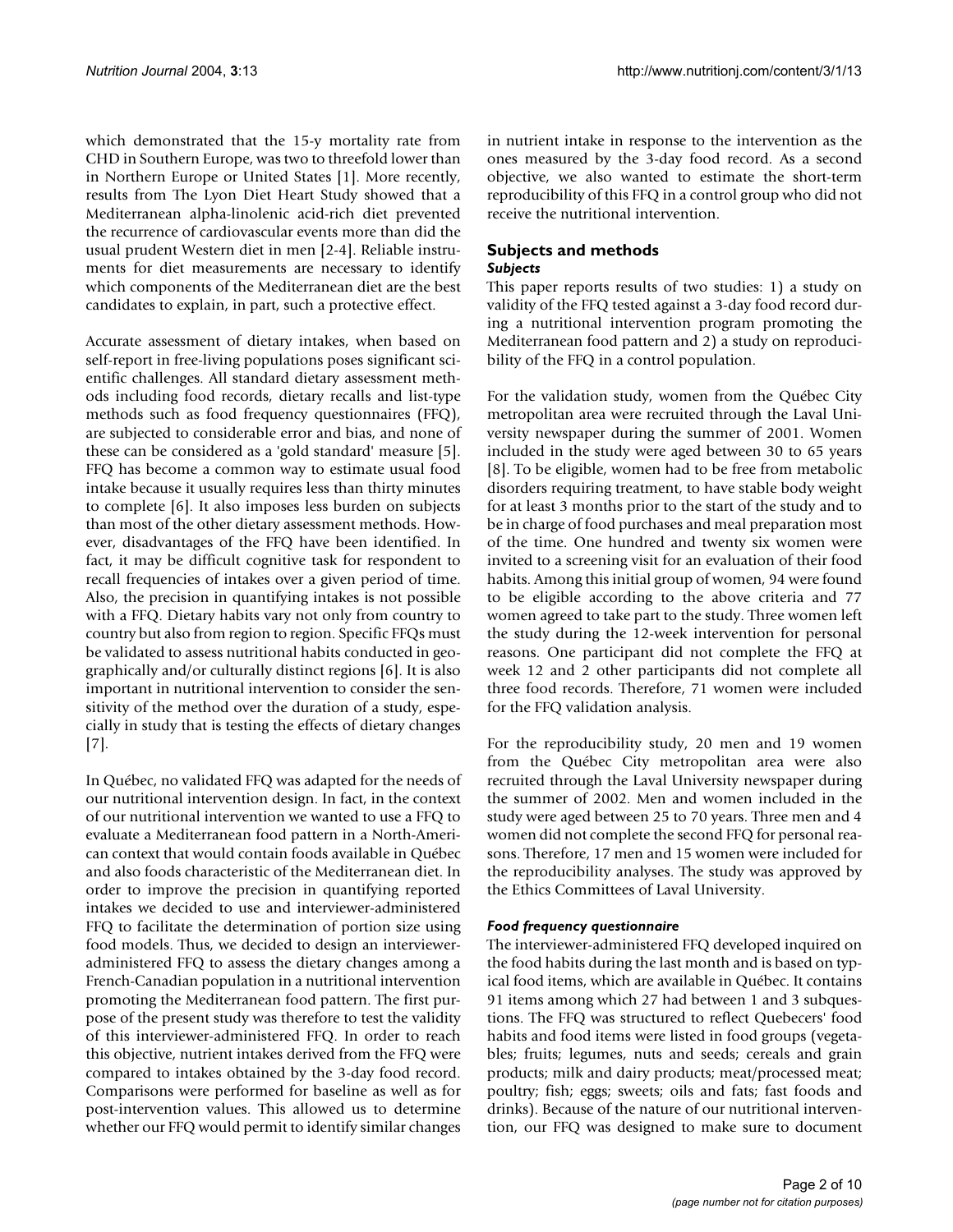with enough details consumption of typical items of the Mediterranean diet such as type of oils, whole grain products and legumes. The 30-minutes FFQ was administered face-to-face by one of the 3 registered dietitians involved in the study. During the interview, the dietitians used food models for a better estimation of the real portion consumed by the subject. Participants were questioned about frequency of intake for different foods during the last month and were asked to report the frequency of these intakes in terms of day, week or month. The subquestions allowed a better definition of the food items consumed. For example, following the question "How often do you eat yogurt?" subjects were asked about the fat percentage and brand of the yogurt consumed. An open question at the end of the FFQ allowed individuals to report any other frequency eaten foods not listed in the FFQ and provide details about usual recipes used in order to quantify better intakes of individual food items.

# *Cut-off value to evaluate energy intake*

Estimates of basal metabolic rate (BMR) were calculated from the Harris-Benedict formulas based on height, weight, age and sex [9]. Energy intake reported from FFQs and from 3-day food records were compared with estimates of BMR to calculate the number of participants who may have underreported their energy intake [10]. It is suggested that a ratio between energy intake and estimate BMR of less than 1.35 might not represent long term habitual intake in a non dieting population [10].

# *Study 1: Validation*

#### *Intervention and FFQ*

The methodology of the nutritional intervention has been described previously [8]. Briefly, the study was conducted in 2 phases. Each phase was conducted using a similar 12 week intervention design. The FFQ was administered at screening  $(t = 0)$  and then at weeks 6 and 12. The intervention included 2 group sessions. Individual sessions took place during the 1st, the 6th and 12th weeks of the intervention in order to evaluate the changes and to select further objectives for increasing the adherence to the Mediterranean food pattern. Three registered dietitians were trained to provide a standardized intervention.

# *3-day food record*

Each participant completed a 3-day food record, 2-week days and 1-weekend day, at week 0, 6 and 12. At screening of the nutritional intervention, a dietitian provided 15 minutes of instructions to each participant on how to complete the food records. Written copies of record examples were provided to each subject. Also, participants were encouraged to consume usual amounts of typical foods and drinks for the completion of the food record. Participants were not required to weight foods but were asked to measure the volume of foods consumed with household measurements (cups, tablespoons) or to indicate the weight of commercial products when it was possible to assess portion sizes. The food record included a section for recording information recipes. After completing the food record, participants met with the dietitian to review all the information for record accuracy and completeness and portion size of individual items on the food record were reviewed when needed by using food models.

# *Anthropometry*

At weeks 0, 6 and 12, body weight and height were measured according to the procedures recommended at the Airlie Conference on the Standardization of anthropometric measurements [11] and body mass index (BMI) was calculated.

# *Study 2: Reproducibility*

#### *Study design*

The 32 participants of the reproducibility study were distributed into two groups. In the first group, dietitian #1 administered the FFQ and 4 weeks later dietitian #2 administered the FFQ for the second time. Inversely, in the second group of participants, dietitian #2 administered the first FFQ and 4 weeks later dietitian #1 administered the FFQ for the second time. An interval of one month was chosen to reduce any training effect and memory influence of the method. Both dietitians were taught to use the FFQ similarly, using the same examples of portion size, and asking similar questions.

# *Anthropometry*

At the first visit, body weight and height were measured according to standard procedures [11] and BMI was calculated.

# *Analysis*

#### *Nutritional analysis*

Evaluation of nutrient intakes derived from the FFQs and food records was performed using the Nutrition Data System for Research (NDS-R) software version 4.03, developed by the Nutrition Coordination Center, University of Minnesota, Minneapolis, MN, Food and Nutrient Database 31, released in November 2000 [12]. This database includes more than 16 000 food items for which the complete nutritional value of 112 nutrients is included. For the purpose of our study, intakes of selected nutrients susceptible to affect the CHD risk profile were analysed: energy, proteins, carbohydrates (CHO), lipids, saturated fatty acids (SFA), monounsaturated fatty acids (MUFA), polyunsaturated fatty acids (PUFA), trans fatty acids, eicosapentaenoic acid (EPA), docosahexaenoic acid (DHA), total as well as insoluble and soluble dietary fibers, vitamin C, folate, iron and calcium. Intakes of vitamin and mineral supplements were not included in the present analysis, which focused on dietary nutrients only.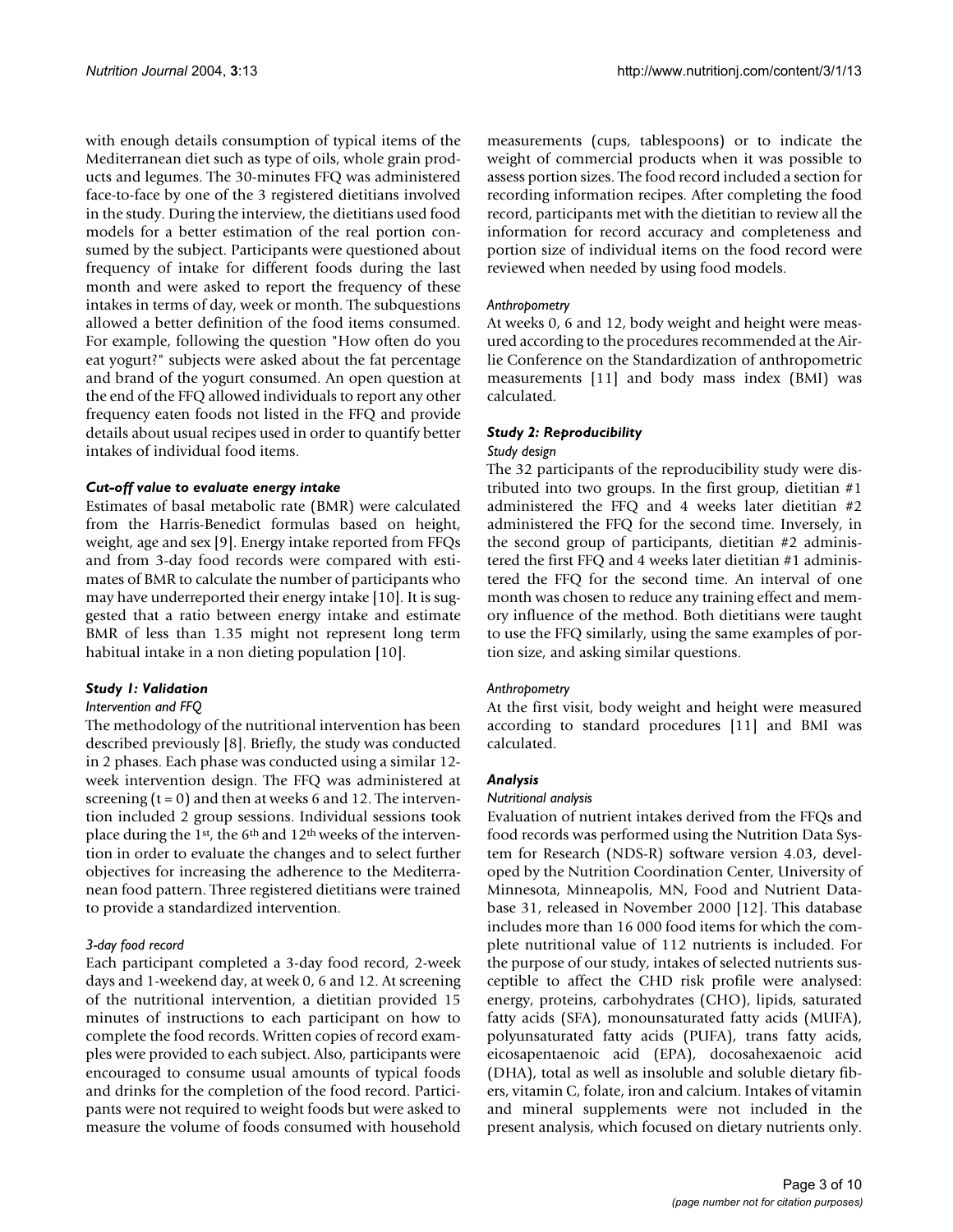# *Statistical analysis*

In the validation study, means and standard deviations for nutrient intakes were calculated from the FFQs and from the food records. Student t-tests were performed to determine the differences between nutrient intakes assessed by the FFQ and by the 3-day dietary record. Since many variables were not normally distributed, Spearman correlations were used to put into relationship nutrient intakes from FFQ with those from the food record. Student t-tests were also performed to determine the differences between changes in nutrient intakes in response to the nutritional intervention assessed by the FFQ and by the 3-day dietary record. Agreement analyses were performed to verify the concordance of different nutritional variables among quartiles of the distribution between FFQ and the 3-day food record. In the reproducibility study, Student t test was performed to assess the differences between both FFQs. Spearman correlations were used to put into relationship the nutrients reported in the first and the second FFQ. Agreement analyses were assessed to verify the degree of concordance in classifying subjects among quartiles of the distribution between both FFQs. For both studies, the dietary variables were log transformed when necessary to achieve a normal distribution, and the formula  $log(x + 1)$  was used for alcohol because some subjects had a value of 0 g for alcohol intake. In addition, to make the comparisons based on absolute nutrient intakes, correlations were also made using energy-adjusted variables. Adjustment for total energy intake was achieved by using the residual method proposed by Willett and Stampfer [13]. Residuals are computed from regression models, with total energy intake as the independent variable and nutrient intakes as the dependent variable. Values were considered as being very well correlated for correlations ranging between 0.7 to 0.9, well correlated for correlations ranging between 0.5 to 0.7 and moderately well correlated for correlations between 0.3 to 0.5, as suggested by Rimm et al [14]. Because age and BMI may have influenced the manner in which subjects answered the FFQ or completed the 3-day food record, partial correlations for age and BMI were also computed. Also, Student t-tests were performed to verify variation in nutrients intakes obtained from the two FFQ administered by the two interviewers. All analyses were performed with the SAS statistical package version 8.02 (SAS Institute, Cary, N.C., USA).

# **Results**

# *Study 1: Validation*

Women had a mean BMI of  $25.8 \pm 3.9$  kg/m<sup>2</sup> and a mean age of  $46.8 \pm 7.9$  y. Average daily nutrient intakes derived from FFQ and the 3-day food records are shown in Table [1.](#page-4-0) Total energy intake measured by the FFQ was not different from the intake assessed by the 3-day food record (difference below 5%) at week 0 of the dietary intervention

(Table [1\)](#page-4-0). For FFQ and the 3-day food record respectively,  $34\%$  (n = 24) and  $38\%$  (n = 27) of subjects had at baseline a ratio between energy intake and estimated basal metabolic rate at or below 1.35. Also, the intakes of proteins, CHO, SFA, PUFA, trans fatty acids, cholesterol, alcohol, vitamin C, folate, calcium and iron measured by the FFQ and by the 3-day food record at week 0 did not differ significantly. Measurement of total dietary fibers and soluble fibers differed significantly between the FFQ and the foodrecord but differences were below 10%. Mean nutrient intakes measured with FFQ were within 10% of values obtained with the 3-day food record for 14 of the 19 nutrients measured at week 0. For total lipids and MUFA the differences were significant but below 15%. Adjusting for energy intake did not alter these observations. Similar observations were noted at week 12 except for intakes of lipids, total dietary fibers and soluble fibers that were not anymore significantly different between the two methods and for PUFA intake that was estimated as being significantly higher with the FFQ (data not shown).

Spearman correlations between values of nutrient intakes measured by the 3-day food record and those assessed by the FFQ at week 0 of the nutritional intervention are shown in Table [1](#page-4-0). Analyses were performed on unadjusted as well as on energy-adjusted values. The average correlation coefficient for the nutrients presented in Table [1](#page-4-0) was 0.44 at week 0 (energy-adjusted). Values derived from the FFQ and the 3-day food record were well correlated (energy-adjusted) for CHO, lipids, SFA, trans fatty acids, alcohol, calcium and iron  $(0.5 < r < 0.7)$  and moderately well correlated for proteins, MUFA, PUFA, cholesterol, dietary fibers, insoluble fibers, EPA and DHA (0.3 < r < 0.5). Further adjustment for age and BMI did not materially modify these correlations. Correlations between FFQ and dietary food record at week 12 were slightly higher than correlations at week 0 (data not shown).

Table [2](#page-4-1) presents changes observed in response to the 12 week nutritional intervention derived from the 3-day food record and from the FFQ. For the majority of the nutrients analyses changes observed by the 3-day food record were similar to those observed by the FFQ except for vitamin C intake for which a higher increase was noted when dietary changes were assessed by the FFQ.

Agreement between quartile classification of FFQ and 3 day food record is show in Table [3](#page-5-0). Percentage of agreement varied from 29.4% for proteins to 64.7% for trans fatty acids for the lowest intakes  $(1<sup>st</sup> tertile)$  and from 27.8% for CHO to 55.6% for alcohol for the highest intakes (4th tertile). When considering all nutrients studied, it was found that, on average, 35.1% of subjects were categorized exactly in the same quartile by the FFQ and by the 3-day food record and 5.1% of the subjects were mis-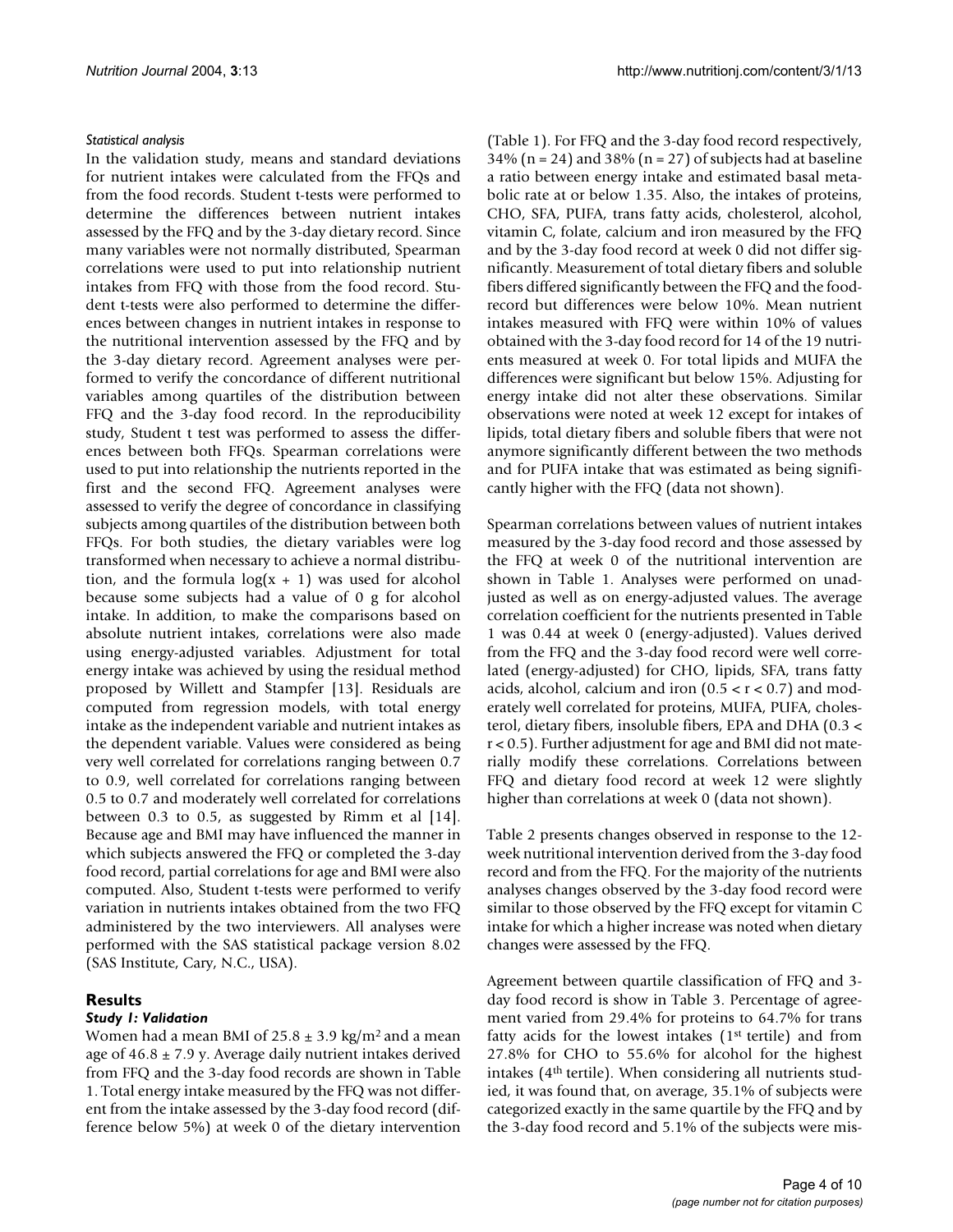|                            | Dietary record    | <b>FFQ</b>        | Difference $(\%)^a$ | <b>Unadjusted</b> | <b>Energy-adjusted</b> |
|----------------------------|-------------------|-------------------|---------------------|-------------------|------------------------|
| Energy (kcal) <sup>b</sup> | $2055 \pm 521$    | $2143 \pm 568$    | 4.3                 | $0.29**$          |                        |
| Protein $(g)$              | $81.3 \pm 16.4$   | $82.6 \pm 23.3$   | 1.6                 | $0.27*$           | $0.36**$               |
| CHO(g)                     | $245.0 \pm 58.9$  | $242.2 \pm 60.5$  | -1.1                | $0.40**$          | $0.60***$              |
| Lipids $(g)^b$             | $80.1 \pm 34.4$   | $90.0 \pm 34.8^*$ | 12.4                | $0.29*$           | $0.56***$              |
| SFA $(g)^b$                | $27.1 \pm 14.0$   | $30.0 \pm 12.7$   | 10.7                | $0.30***$         | $0.56***$              |
| MUFA $(g)^b$               | $33.9 \pm 14.3$   | 39.0 ± 16.3**     | 15.0                | $0.26*$           | $0.48***$              |
| PUFA $(g)^b$               | $13.1 \pm 6.0$    | $14.4 \pm 7.0$    | 9.9                 | $0.38**$          | $0.46***$              |
| EPA $(g)^b$                | $0.06 \pm 0.07$   | $0.05 \pm 0.04$   | $-16.7$             | $0.33**$          | $0.33**$               |
| DHA $(g)^b$                | $0.17 \pm 0.23$   | $0.12 \pm 0.08$   | $-29.4$             | $0.30***$         | $0.30***$              |
| Trans fat $(g)^b$          | $3.4 \pm 2.0$     | $3.6 \pm 2.6$     | 5.9                 | $0.45***$         | $0.56***$              |
| Cholesterol $(mg)^b$       | $280.1 \pm 139.8$ | $300 \pm 116$     | 7.5                 | $0.30***$         | $0.36***$              |
| Dietary fiber $(g)$        | $21.9 \pm 6.4$    | $19.7 \pm 5.0*$   | $-10.0$             | $0.32**$          | $0.38**$               |
| Soluble fiber $(g)$        | $7.3 \pm 2.0$     | $6.6 \pm 1.7**$   | $-9.6$              | 0.22              | $0.27*$                |
| Insoluble fiber $(g)$      | $14.4 \pm 4.7$    | $13.2 \pm 3.5$    | $-8.3$              | $0.32**$          | $0.37**$               |
| Alchool $(g)^b$            | $11.4 \pm 11.2$   | $10.9 \pm 10.7$   | $-4.4$              | $0.61***$         | $0.66***$              |
| Vitamin C (mg)             | $138.5 \pm 57.3$  | $137.0 \pm 62.2$  | $-1.1$              | 0.19              | 0.19                   |
| Folate (mcg)               | $394.6 \pm 115.4$ | $383.2 \pm 107.1$ | $-2.9$              | $0.32**$          | $0.39**$               |
| Calcium (mg)               | $898.4 \pm 320.5$ | $962.3 \pm 399.8$ | 7.1                 | $0.49***$         | $0.56***$              |
| Iron $(mg)^b$              | $15.1 \pm 4.3$    | $14.1 \pm 4.1$    | $-6.6$              | $0.43**$          | $0.53***$              |

<span id="page-4-0"></span>**Table 1: Mean values of daily intakes of nutrients and Spearman correlation coefficients between values derived from the 3-day food record and the FFQ at week 0 of the nutritional intervention (n = 71).**

Value are means ± SD

a (value derived from FFQ-value derived from 3-day food record)/(value derived from 3-day food record) × 100

b Analyses were performed on log transformed values

Significant difference between the two methods  $p \leq 0.05$ ; \*\*p  $\leq 0.01$ ; \*\*p  $\leq 0.0001$ 

Correlations between FFQ and 3-day food record were statistically significant at \* p ≤ 0.05; \*\* p ≤ 0.01; \*\*\* p ≤ 0.0001

|                       | Dietary record    | <b>FFQ</b>       |
|-----------------------|-------------------|------------------|
| Energy (kcal)         | $-197 \pm 464$    | $-200 \pm 500$   |
| Protein (g)           | $-1.4 \pm 15.8$   | $-0.5 \pm 18.8$  |
| CHO(g)                | $-13.9 \pm 60.8$  | $-7.4 \pm 59.2$  |
| Lipids $(g)$          | $-12.3 \pm 32.5$  | $-16.1 \pm 28.3$ |
| SFA(g)                | $-6.2 \pm 13.1$   | $-9.6 \pm 9.8$   |
| MUFA(g)               | $-4.2 \pm 14.7$   | $-4.7 \pm 15.3$  |
| PUFA $(g)$            | $-1.1 \pm 6.2$    | $-0.8 \pm 6.2$   |
| EPA(g)                | $0.06 \pm 0.13$   | $0.06 \pm 0.06$  |
| DHA(g)                | $0.10 \pm 0.40$   | $0.11 \pm 0.11$  |
| Trans fat $(g)$       | $-1.4 \pm 2.1$    | $-1.6 \pm 2.4$   |
| Cholesterol (mg)      | $-51.9 \pm 142.6$ | $-65.8 \pm 92.2$ |
| Dietary fiber $(g)$   | $3.0 \pm 8.0$     | $4.7 \pm 6.9$    |
| Soluble fiber $(g)$   | $0.7 \pm 2.7$     | $1.2 \pm 2.3$    |
| Insoluble fiber $(g)$ | $2.3 \pm 5.7$     | $3.5 \pm 4.8$    |
| Alcohol $(g)$         | $-2.8 \pm 10.4$   | $-1.9 \pm 9.4$   |
| Vitamin C (mg)        | $3.6 \pm 65.9$    | $29.4 \pm 62.9*$ |
| Folate (mcg)          | $-7.8 \pm 131.9$  | $18.1 \pm 113.8$ |
| Calcium (mg)          | $3.8 \pm 304.1$   | $33.6 \pm 331.9$ |
| lron (mg)             | $-0.3 \pm 5.3$    | $1.0 \pm 4.3$    |

<span id="page-4-1"></span>**Table 2: Changes in daily energy and selected nutrients intakes derived from the 3-day food record and from the FFQ in response to the 12-week nutritional intervention (n = 71).**

Value are means ±

SD Significant difference between the two methods  ${}^{*}p \leq 0.05$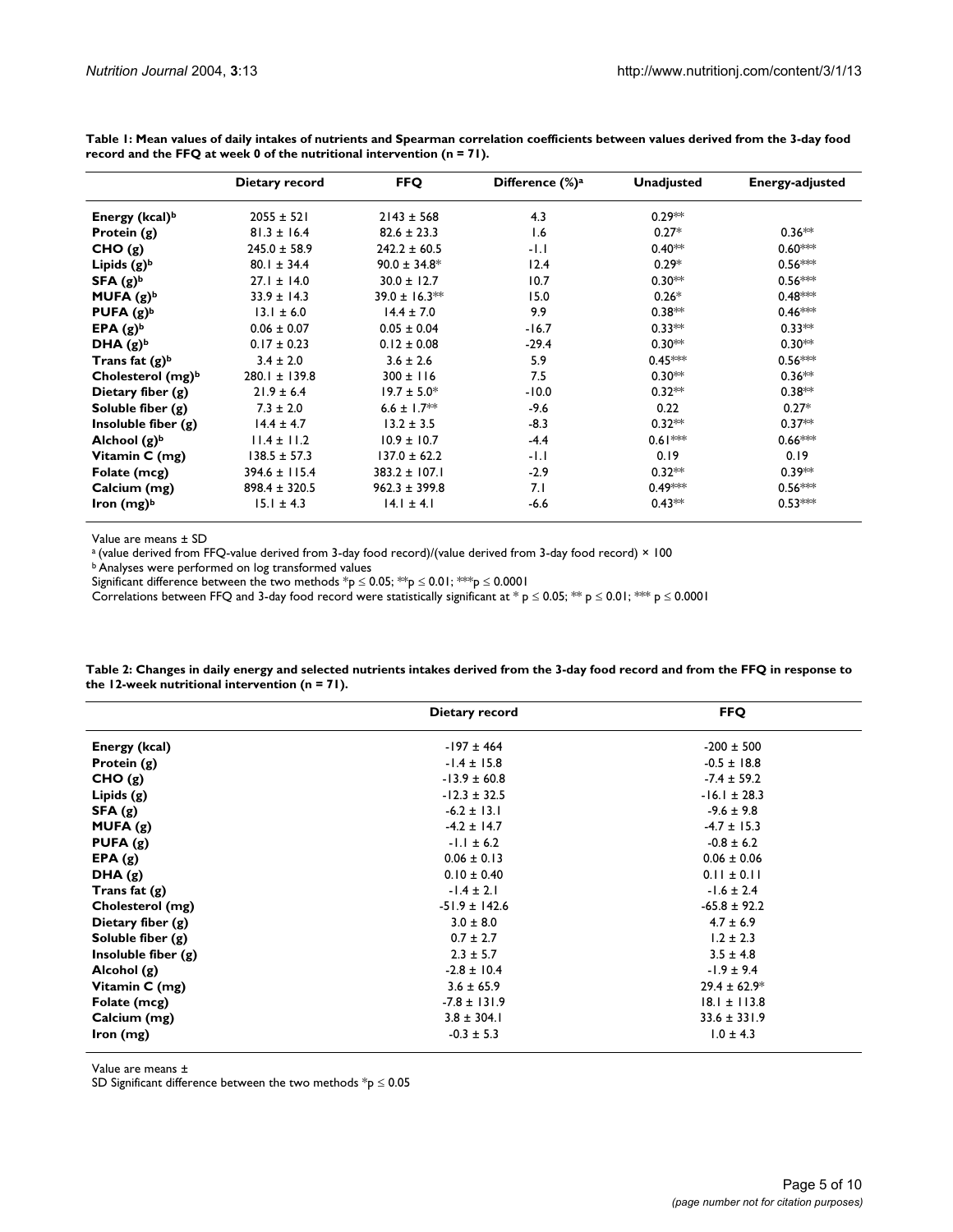|                     | Lowest quartile with 3-day<br>food record and FFQ (%) | Highest quartile with 3-day<br>food record and $FFQ$ (%) | <b>Exact agreement across</b><br>quartiles $(\%)$ |
|---------------------|-------------------------------------------------------|----------------------------------------------------------|---------------------------------------------------|
| Energy (kcal)       | 47.1                                                  | 38.9                                                     | 39.4                                              |
| Protein $(g)$       | 29.4                                                  | 38.9                                                     | 28.2                                              |
| CHO(g)              | 41.2                                                  | 27.8                                                     | 26.8                                              |
| Lipids $(g)$        | 35.3                                                  | 38.9                                                     | 33.8                                              |
| SFA(g)              | 41.2                                                  | 33.3                                                     | 29.6                                              |
| MUFA(g)             | 35.3                                                  | 36.8                                                     | 33.8                                              |
| PUFA $(g)$          | 47.1                                                  | 38.9                                                     | 35.2                                              |
| Trans fat $(g)$     | 64.7                                                  | 38.9                                                     | 47.9                                              |
| Cholesterol (mg)    | 41.2                                                  | 44.4                                                     | 36.6                                              |
| Dietary fiber $(g)$ | 47.1                                                  | 44.4                                                     | 31.0                                              |
| Alcohol $(g)$       | 52.9                                                  | 55.6                                                     | 43.7                                              |

<span id="page-5-0"></span>**Table 3: Percentage of agreement for the classification into quartiles of the distribution of selected dietary variables using either the 3 day food record or the FFQ at week 0.**

classified in extreme quartiles i.e. subject in the first quartile according to one method and in the fourth quartile according to the other (not shown).

# *Study 2: Reproducibility*

The 32 subjects in study 2 had a mean BMI of  $23.9 \pm 3.6$ kg/m<sup>2</sup> for women and 27.6  $\pm$  5.1 kg/m<sup>2</sup> for men. The mean age was  $42.5 \pm 10.4$  y for women and  $41.2 \pm 11.9$  y for men.

Table [4](#page-6-0) shows average daily nutrient intakes derived from the two FFQs (FFQ1, FFQ2) administered 4 weeks apart by two different dietitians. Measurement of total energy intake was not different between the two FFQs (difference of 6.8%). Also, the intakes of proteins, CHO, lipids, SFA, MUFA PUFA, trans fatty acids, cholesterol, alcohol and micronutrients measured by FFQ1 and by FFQ2 did not differ significantly. Adjustment for total energy intake did not alter these observations. Similar results were observed when analyses were performed within each gender separately. Subjects in the first group (in which dietitian #1 administered the 1st FFQ) showed similar variation in nutrients intakes between FFQ1 and FFQ2 than subjects from the 2nd group (in which dietitian #2 administered the first FFQ).

Table [4](#page-6-0) presents Spearman correlations between nutrient intakes measured by FFQ1 and FFQ2. The average correlation coefficient for the nutrients presented in Table [4](#page-6-0) is 0.74. Values derived from the two FFQs after adjustment for energy intake were generally very well correlated for proteins, lipids, SFA, MUFA, PUFA, trans fatty acids, cholesterol, dietary fibers, soluble and insoluble dietary fibers, alcohol, calcium and iron  $(0.7 < r < 0.9)$  and well correlated for CHO, EPA, DHA, vitamin C and folate (0.6 < r < 0.7). Partial correlations between nutrients derived from FFQ1 and those derived from FFQ2 were unchanged

after adjusting for age, BMI and for the dietitian who administered the 1st FFQ. In addition, similar correlations were observed when analyses were computed within each gender separately (not shown).

Table [5](#page-6-1) shows agreement between quartile classification when FFQ1 was compared to FFQ2. Percentage of agreement varied from 28.6% for proteins to 75.0% for energy and alcohol for the lowest intakes (1<sup>st</sup> quartile) and from 37.5% for SFA and MUFA to 75.0% for energy, proteins, CHO and alcohol for the highest intakes  $(4<sup>th</sup>$  quartile). When considering all the nutrients studied, it was found that on average, 45.7% of subjects were categorized exactly in the same quartile by both FFQs and 2.6% of the subjects were misclassified in extreme quartile (not shown).

# **Discussion**

Accurate assessment of dietary intakes and dietary changes plays a central role in nutritional studies. Each tool used to evaluate dietary intakes has some strengths and limitations. Also, all standard dietary assessment methods are subjected to bias such as underreporting [6]. In our study, we developed a 91-items interviewer-administered FFQ that was sufficiently accurate to measure intakes of nutrients in the habitual diet of subjects from the Québec City metropolitan area and changes in nutrient intakes following a 12 week intervention promoting the Mediterranean food pattern.

In the validation study, coefficients of correlation between values derived from the FFQ and those obtained by the 3 day food record ranged from 0.30 to 0.60 for macronutrients and from 0.19 to 0.56 for micronutrients at week 0. It has been previously reported that correlation coefficients for validation studies ranged from 0.4 to 0.7, similar to our results after energy adjustment [6,15]. Also, our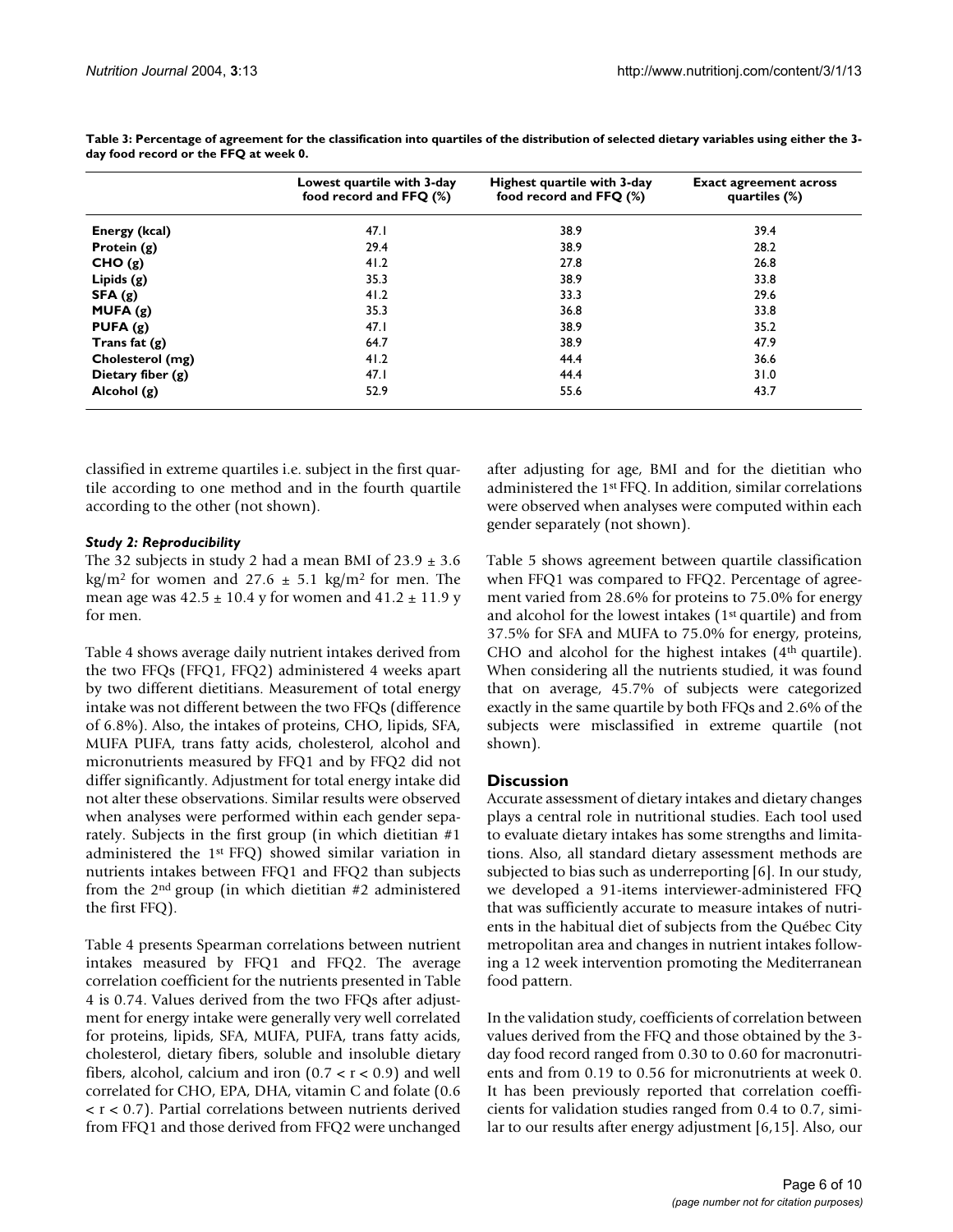|                       | <b>FFQI</b>        | FFQ <sub>2</sub>   | Difference $(\%)^c$ | Unadjusted <sup>d</sup> | Energy-adjusted <sup>d</sup> |
|-----------------------|--------------------|--------------------|---------------------|-------------------------|------------------------------|
| Energy (kcal)         | $2283 \pm 584$     | $2128 \pm 480$     | $-6.8$              | $0.73***$               |                              |
| Protein $(g)^b$       | $89.4 \pm 28.4$    | $86.8 \pm 24.4$    | $-2.9$              | $0.65***$               | $0.83***$                    |
| CHO(g)                | $286.3 \pm 88.2$   | $262.2 \pm 80.6$   | $-8.4$              | $0.79***$               | $0.66***$                    |
| Lipids $(g)^b$        | $84.6 \pm 25.1$    | $78.9 \pm 19.8$    | $-6.7$              | $0.47*$                 | $0.82***$                    |
| $SFA(g)^b$            | $28.8 \pm 10.1$    | $27.1 \pm 8.6$     | $-5.9$              | $0.51*$                 | $0.81***$                    |
| MUFA $(g)^b$          | $34.9 \pm 11.0$    | $32.6 \pm 8.4$     | $-6.6$              | $0.52*$                 | $0.82***$                    |
| PUFA $(g)^b$          | $14.3 \pm 6.2$     | $13.1 \pm 4.7$     | $-8.4$              | $0.60**$                | $0.74***$                    |
| EPA $(g)^b$           | $0.06 \pm 0.05$    | $0.07 \pm 0.06$    | 16.7                | $0.55***$               | $0.55***$                    |
| DHA $(g)^b$           | $0.12 \pm 0.09$    | $0.15 \pm 0.12$    | 25.0                | $0.55***$               | $0.56***$                    |
| Trans fat $(g)$       | $3.5 \pm 1.7$      | $3.2 \pm 1.4$      | $-8.6$              | $0.60**$                | $0.79***$                    |
| Cholesterol (mg)      | $278.2 \pm 102.8$  | $269.3 \pm 75.1$   | $-3.2$              | $0.47*$                 | $0.73***$                    |
| Dietary fiber $(g)$   | $22.9 \pm 7.9$     | $20.8 \pm 6.3$     | $-9.2$              | $0.76***$               | $0.75***$                    |
| Soluble fiber $(g)$   | $7.8 \pm 2.4$      | $7.1 \pm 2.0$      | $-9.0$              | $0.82***$               | $0.87***$                    |
| Insoluble fiber $(g)$ | $15.0 \pm 5.5$     | $13.7 \pm 4.4$     | $-8.7$              | $0.73***$               | $0.81***$                    |
| Alchool (g)           | $9.6 \pm 6.7$      | $9.4 \pm 8.0$      | $-2.1$              | $0.76***$               | $0.70***$                    |
| Vitamin C (mg)        | $201.6 \pm 103.5$  | $165.2 \pm 77.0$   | $-18.1$             | $0.81***$               | $0.62***$                    |
| Folate $(mcg)^b$      | $442.0 \pm 147.4$  | $394.5 \pm 128.5$  | $-10.7$             | $0.71***$               | $0.69***$                    |
| Calcium $(mg)^b$      | $1153.5 \pm 453.5$ | $1085.1 \pm 456.2$ | $-5.9$              | $0.79***$               | $0.86***$                    |
| Iron $(mg)^b$         | $15.8 \pm 5.7$     | $14.5 \pm 4.7$     | $-8.2$              | $0.64***$               | $0.79***$                    |

<span id="page-6-0"></span>Table 4: Mean values of daily intakes of nutrients from two FFQ<sup>a</sup> and Spearman correlation coefficients between values derived from **the two FFQsa.**

Values are means ± SD

a 2 FFQ were administered 4 weeks apart

b Student t test analyses were performed on log transformed values

 $c$  (value derived from FFQ2 - value derived from FFQ1)/(value derived from FFQ1)  $\times$  100

d Correlations between FFQ1 and FFQ2 were statistically significant at \* p  $\leq$  0.05; \*\* p  $\leq$  0.01; \*\* p  $\leq$  0.0001

|                     | Lowest quartile with FFQ1<br>and $FFQ2$ $(\%)$ | Highest quartile with FFQ1<br>and $FFQ2$ $(\%)$ | <b>Exact agreement across</b><br>quartiles (%) |
|---------------------|------------------------------------------------|-------------------------------------------------|------------------------------------------------|
| Energy (kcal)       | 75.0                                           | 75.0                                            | 62.5                                           |
| Protein $(g)$       | 28.6                                           | 75.0                                            | 37.5                                           |
| CHO(g)              | 50.0                                           | 75.0                                            | 59.4                                           |
| Lipids $(g)$        | 50.0                                           | 62.5                                            | 40.6                                           |
| SFA(g)              | 50.0                                           | 37.5                                            | 34.4                                           |
| MUFA(g)             | 62.5                                           | 37.5                                            | 40.6                                           |
| PUFA $(g)$          | 50.0                                           | 62.5                                            | 46.7                                           |
| Trans fat $(g)$     | 62.5                                           | 50.0                                            | 40.6                                           |
| Cholesterol (mg)    | 37.5                                           | 50.0                                            | 40.6                                           |
| Dietary fiber $(g)$ | 62.5                                           | 50.0                                            | 43.8                                           |
| Alcohol $(g)$       | 75.0                                           | 75.0                                            | 56.3                                           |

<span id="page-6-1"></span>**Table 5: Percentage of agreement for the classification into quartiles of the distribution of selected dietary variables using either FFQ1 or FFQ2.**

interviewer-administered FFQ did not significantly overestimate energy intake compared to a 3-day food record. The fact that the interviewer used food models to facilitate the estimation of portion size can contribute to explain this findings. It has been shown that FFQ can both under- and overestimate intakes of specific nutrients. In fact, many validation studies have reported that FFQ, as compared to food-record or 24-hour recall overestimate nutrients intakes as well as energy intake [16-20]. In contrast, other studies have reported that FFQ did not systematically overestimate energy and nutrients intakes [14,21- 23].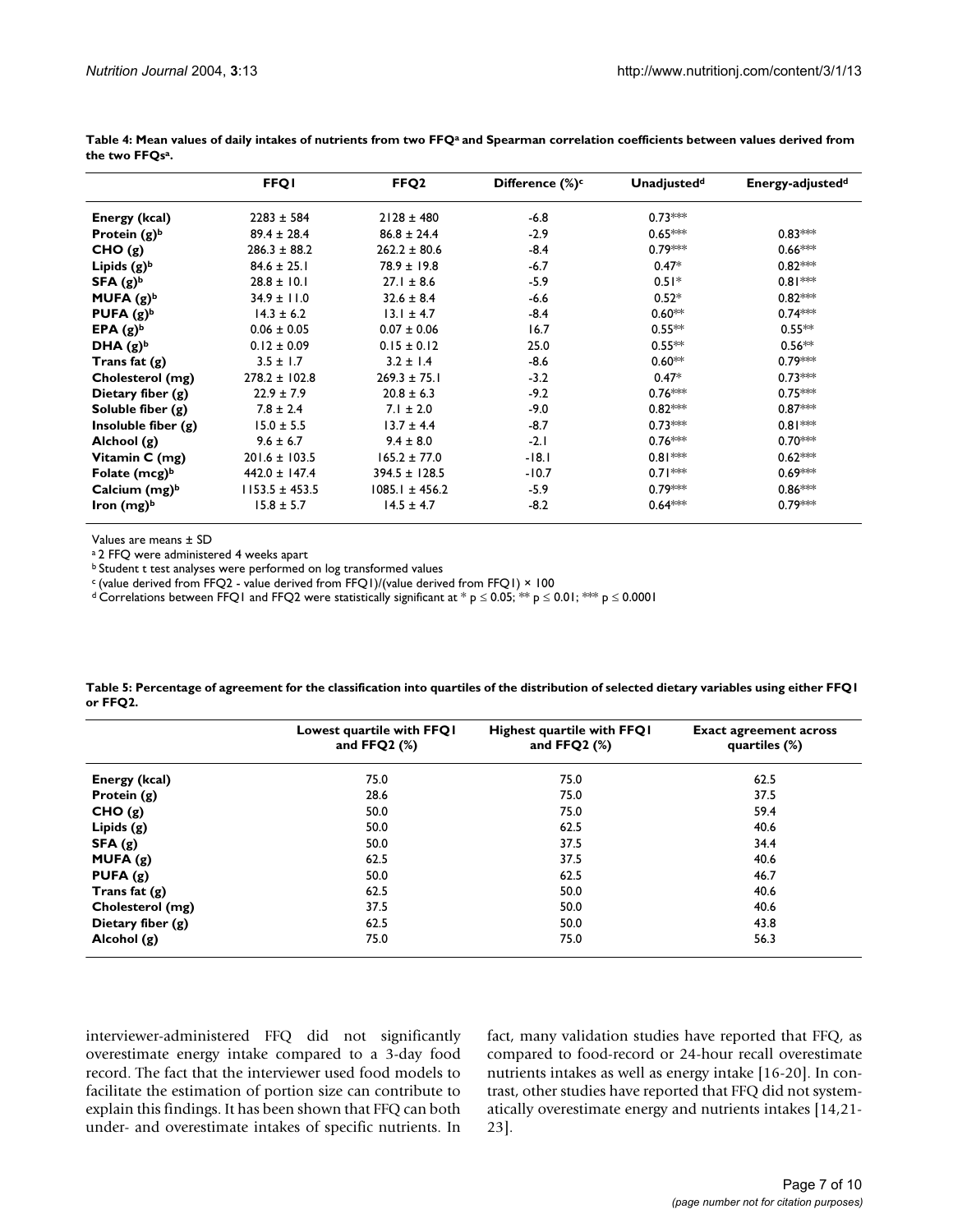Despite the fact that we obtained similar values for energy intake with both dietary methods, we can not exclude the possibility that both tools are subjected to underreporting and therefore underestimate usual dietary intakes. It has been previously suggested that subjects may tend to underreport actual food intake by as much as 20% when completing a weighted dietary record [24]. It has been argued that subjects who complete 3-day food record may change their nutritional food habits in order to simplify the recording of food intakes or to impress the dietitian. Also, errors in 3-day food records can be attributable to interpretation of the dietitian encoding the records. In our study, the same dietitian verified all the food records to make sure that dietary data were coded similarly for all participants. In the present study, 38% of subjects included in the validation study at week 0 had a ratio between energy intake to estimate BMR below 1.35. Considering that they had to be weight stable to be included in the study it is likely that these women were underestimating their habitual diet. Black et al concluded in a review that underreporting was observed in a great majority of nutritional surveys independently of the method used [25]. Earlier studies conducted in lean women demonstrated that underreporting was mainly explained by undereating [26] or underreporting snack foods [27] whereas in obese subjects underreporting could be explained by an underestimation in recording portion size and to social desirability. In addition, underreporting occurs more often among foods considered 'bad' or 'unhealthy' [28]. In our validation study, there were no significant differences between BMI of women who were considered as underreporters and women who did not underreport (not shown).

In a nutritional intervention, interpretation of the study outcomes with regard to dietary changes will depend not only of the validity and the reproducibility of the method used but also of the sensibility of the method to detect dietary changes in response to the intervention. In our nutritional intervention study, conducted in a sample of healthy women, both diet assessment methods detected similar dietary changes over the duration of the intervention. These findings suggested that our FFQ is sensitive to dietary changes in response to our intervention and could be used to assess dietary changes during a nutritional intervention. Our results are in agreement with study that showed that in response to a nutritional intervention a FFQ measured similar dietary changes as compared to 24 hour recalls [29] or 4-day food records [7].

The major differences between the two methods in our study were noted for total lipids and MUFA intakes. Our FFQ was designed to assess precisely lipid intake and many questions were asked about types of fat used to spread or to cook. The more important differences

between FFQ and 3-day food record for MUFA and lipids could therefore be explained by the fact that it was difficult for participants to report precisely their lipid consumption when completing the FFQ. It has also been reported in obese men that underreporting of food record is usually specific to lipid intake [30] and it is thus possible that some women did not record all fats or foods high in fat consumed when completing their 3-day food record. Therefore, it is difficult to determine whether our FFQ tended to overestimate lipid or whether the 3-day food record tended to underestimate it. Also, dietary changes for these nutrients were in the same magnitude in response to our intervention with both methods. On the other hand, Mediterranean diet is usually considered high in MUFA. In North America, MUFA are mostly provided by partially hydrogenated vegetable oils and animals products [31]. In that context, MUFA to SFA ratio could be considered as a better indicator of a Mediterranean diet. In our study, we noted that this ratio was not different between the two methods at baseline and changes observed in response to the nutritional intervention did not differ significantly (not shown).

The agreement in quartile classification was acceptable for selected nutrients with a mean of 35.1% of subjects who were in exact agreement and 5.1% who were misclassified in extreme quartiles. This finding is similar to previous observations [16,19,32,33]. In many studies, classification in the same segment of the distribution using two different methods is found in 30% to 40% of subjects [16,32,34].

When analyses were performed at week 6 and 12 after the beginning of the nutritional intervention, coefficients of correlation were slightly higher than at week 0. We suggest that this finding be partly explained by the intervention effect. As previously reported [35] subjects could be influenced by a learning effect. In fact, subjects could be influenced by the first FFQ experience and be more adequately prepared for the second FFQ. The nutritional intervention may have also influenced the manner in which subjects were completing their 3-day food records during the study.

In a nutritional intervention, it is important to use a reproducible method to insure that dietary changes observed are due to the intervention effects and not to the instrument error. Our study suggests that the FFQ presents a good degree of reproducibility. In fact, in reproducibility studies the coefficients of correlation generally ranged from 0.5 to 0.7 [6]. In our study, coefficients of correlation ranged, after energy adjustment, from 0.62 for vitamin C to 0.83 for protein intakes. These values are similar to correlations reported by others [14,18,19,21,22,33,35-37].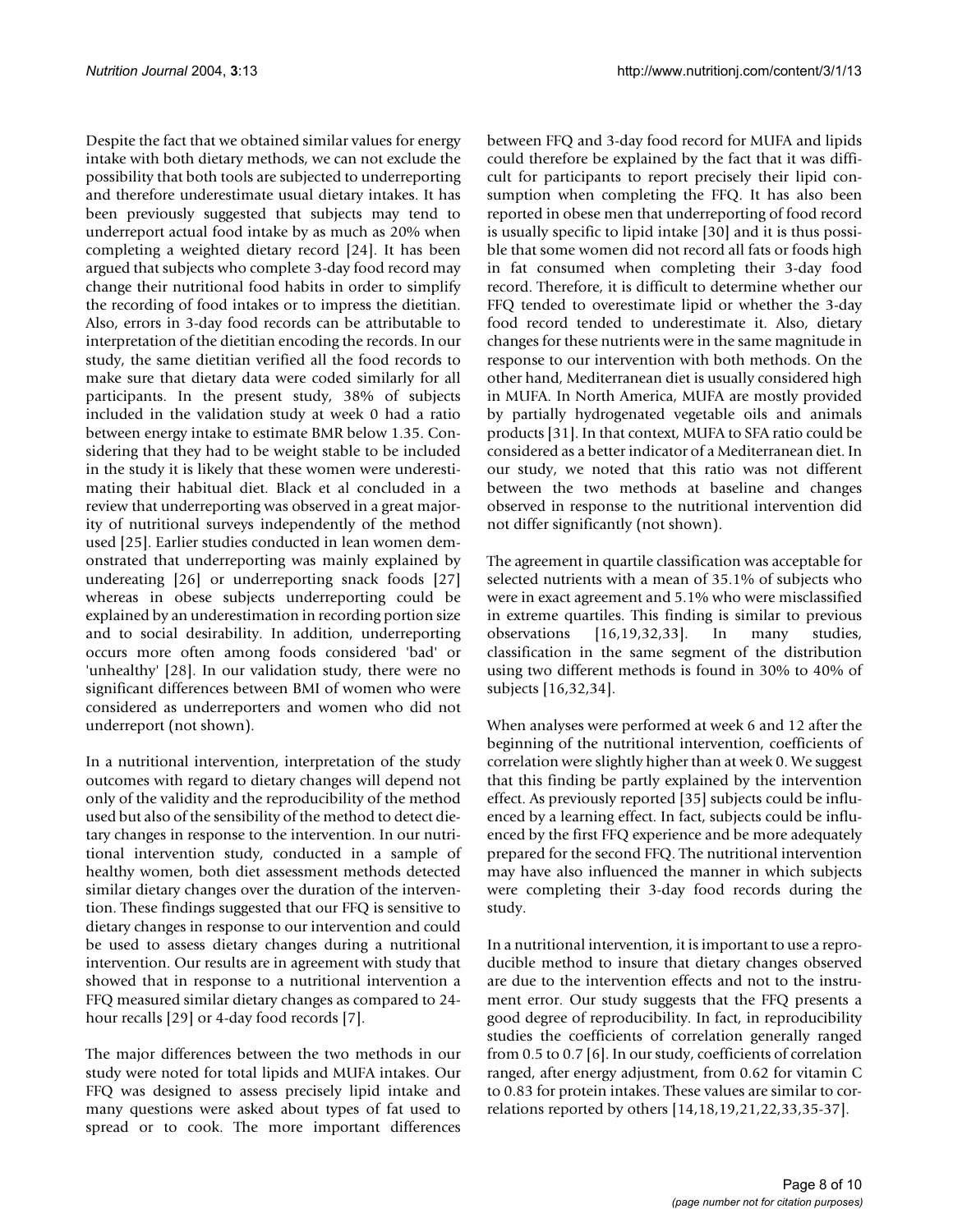In our reproducibility study, lower mean energy intake and nutrient intakes were found at the second administration of the FFQ as compared to the first FFQ (difference of approximately 10%). However, relatively high and uniform correlation coefficients for values derived from the two FFQs were observed. Riley et al [35] also reported with an administered FFQ that energy intake was 10% lower at the second FFQ administration and this reduction was uniform for all nutrients studied. In our study, intakes of most nutrients were systematically higher when measured with the first FFQ compared to the second one, except for alcohol consumption, which remained the same. Seasonal variation can not explain this difference because both FFQs were administered during the same season. The fact that subjects estimated a lower frequency of intake during the second administration of the FFQ may be explained by their earlier experience in completing the FFQ. Better general knowledge of dietary intakes could lead to a readjustment in estimation of intakes after the first administration of the FFQ and therefore changes in estimated energy intake.

# **Conclusions**

In conclusion, the FFQ that we developed to estimate usual average daily energy and nutrient intakes in subjects from the Québec City metropolitan area is valid and reproducible. Mean energy and nutrient intakes were estimated accurately by our FFQ compared to the 3-day food record. The fact that our FFQ was administered by a dietitian trained to insure a standardized administration of FFQ was important to optimize the validity and reproducibility of the method. We also showed that both methods appeared to underestimate energy intake in a large proportion of subjects. Usually, food records are considered as the gold standard method to assess dietary intakes. It is however important to recognize that food records also have their own limitations. In nutritional studies, an interviewer-administered FFQ, as the one we used in the present study, can be used to assess energy and nutrient intakes and requires less time to compute dietary informations than food records. FFQ also decreases the possibility of interpretation by the coding person. Finally, there is still a need to develop other efficient methods to measure dietary intakes that will permit to more closely match habitual dietary intakes of individuals in their living environment.

# **List of abbreviations used**

CHD: coronary heart disease

FFQ: Food Frequency Questionnaire

BMR: basal metabolic rate (BMR)

BMI: body mass index

NDS-R: Nutrition Data System for Research

CHO: carbohydrates

SFA: saturated fatty acids

MUFA: monounsaturated fatty acids

PUFA: polyunsaturated fatty acids

EPA: eicosapentaenoic acid

DHA: docosahexaenoic acid

# **Competing interests**

None declared.

# **Authors' contributions**

JG participated to data collection, performed data analysis and drafted the manuscript. GN and AL participated to data collection. BL and SL conceived the study, and participated in its design and coordination. All authors read and approved the final version of the manuscript.

#### **Acknowledgements**

S.L. is a research scholar from the Fonds de la recherche en santé du Québec and B.L is the recipient of a Canada Research Chair in Nutrition, Functional Foods and Cardiovascular Health from the Canada Research Chair Program. This study was partly supported by the Canada Research Chair in Nutrition, Functional Foods and Cardiovascular Health from the Canada Research Chair Program.

The authors express their gratitude to the subjects and their family for their motivation and implication throughout the study. We acknowledge the contribution of Nancy Gilbert R.D, M.Sc, and Amélie Charest R.D, for the nutritional intervention.

#### **References**

- 1. Keys A, Menotti A, Karvonen MJ, Aravanis C, Blackburn H, Buzina R, Djordjevic BS, Dontas AS, Fidanza F, Keys MH, .: **[The diet and 15](http://www.ncbi.nlm.nih.gov/entrez/query.fcgi?cmd=Retrieve&db=PubMed&dopt=Abstract&list_uids=3776973) [year death rate in the seven countries study.](http://www.ncbi.nlm.nih.gov/entrez/query.fcgi?cmd=Retrieve&db=PubMed&dopt=Abstract&list_uids=3776973)** *Am J Epidemiol* 1986, **124:**903-915.
- 2. Renaud S, de Lorgeril M, Delaye J, Guidollet J, Jacquard F, Mamelle N, Martin JL, Monjaud I, Salen P, Toubol P: **[Cretan Mediterranean](http://www.ncbi.nlm.nih.gov/entrez/query.fcgi?cmd=Retrieve&db=PubMed&dopt=Abstract&list_uids=7754988) [diet for prevention of coronary heart disease.](http://www.ncbi.nlm.nih.gov/entrez/query.fcgi?cmd=Retrieve&db=PubMed&dopt=Abstract&list_uids=7754988)** *Am J Clin Nutr* 1995, **61:**1360S-1367S.
- 3. de Lorgeril M, Renaud S, Mamelle N, Salen P, Martin JL, Monjaud I, Guidollet J, Touboul P, Delaye J: **[Mediterranean alpha-linolenic](http://www.ncbi.nlm.nih.gov/entrez/query.fcgi?cmd=Retrieve&db=PubMed&dopt=Abstract&list_uids=7911176) [acid-rich diet in secondary prevention of coronary heart](http://www.ncbi.nlm.nih.gov/entrez/query.fcgi?cmd=Retrieve&db=PubMed&dopt=Abstract&list_uids=7911176) [disease.](http://www.ncbi.nlm.nih.gov/entrez/query.fcgi?cmd=Retrieve&db=PubMed&dopt=Abstract&list_uids=7911176)** *Lancet* 1994, **343:**1454-1459.
- 4. de Lorgeril M, Salen P, Martin JL, Monjaud I, Delaye J, Mamelle N: **Mediterranean diet, traditional risk factors, and the rate of [cardiovascular complications after myocardial infarction:](http://www.ncbi.nlm.nih.gov/entrez/query.fcgi?cmd=Retrieve&db=PubMed&dopt=Abstract&list_uids=9989963) [final report of the Lyon Diet Heart Study.](http://www.ncbi.nlm.nih.gov/entrez/query.fcgi?cmd=Retrieve&db=PubMed&dopt=Abstract&list_uids=9989963)** *Circulation* 1999, **99:**779-785.
- 5. Bonifacj C, Gerber M, Scali J, Daures JP: **[Comparison of dietary](http://www.ncbi.nlm.nih.gov/entrez/query.fcgi?cmd=Retrieve&db=PubMed&dopt=Abstract&list_uids=9104572) assessment methods in a southern French population: use of [weighed records, estimated-diet records and a food-fre](http://www.ncbi.nlm.nih.gov/entrez/query.fcgi?cmd=Retrieve&db=PubMed&dopt=Abstract&list_uids=9104572)[quency questionnaire.](http://www.ncbi.nlm.nih.gov/entrez/query.fcgi?cmd=Retrieve&db=PubMed&dopt=Abstract&list_uids=9104572)** *Eur J Clin Nutr* 1997, **51:**217-231.
- 6. Willett W: *Nutritional Epidemiology* 2nd1998.
- Kristal AR, Beresford SA, Lazovich D: [Assessing change in diet](http://www.ncbi.nlm.nih.gov/entrez/query.fcgi?cmd=Retrieve&db=PubMed&dopt=Abstract&list_uids=8279421)**[intervention research.](http://www.ncbi.nlm.nih.gov/entrez/query.fcgi?cmd=Retrieve&db=PubMed&dopt=Abstract&list_uids=8279421)** *Am J Clin Nutr* 1994, **59:**185S-189S.
- 8. Goulet J, Lamarche B, Nadeau G, Lemieux S: **[Effect of a nutritional](http://www.ncbi.nlm.nih.gov/entrez/query.fcgi?cmd=Retrieve&db=PubMed&dopt=Abstract&list_uids=12957689) [intervention promoting the Mediterranean food pattern on](http://www.ncbi.nlm.nih.gov/entrez/query.fcgi?cmd=Retrieve&db=PubMed&dopt=Abstract&list_uids=12957689)**